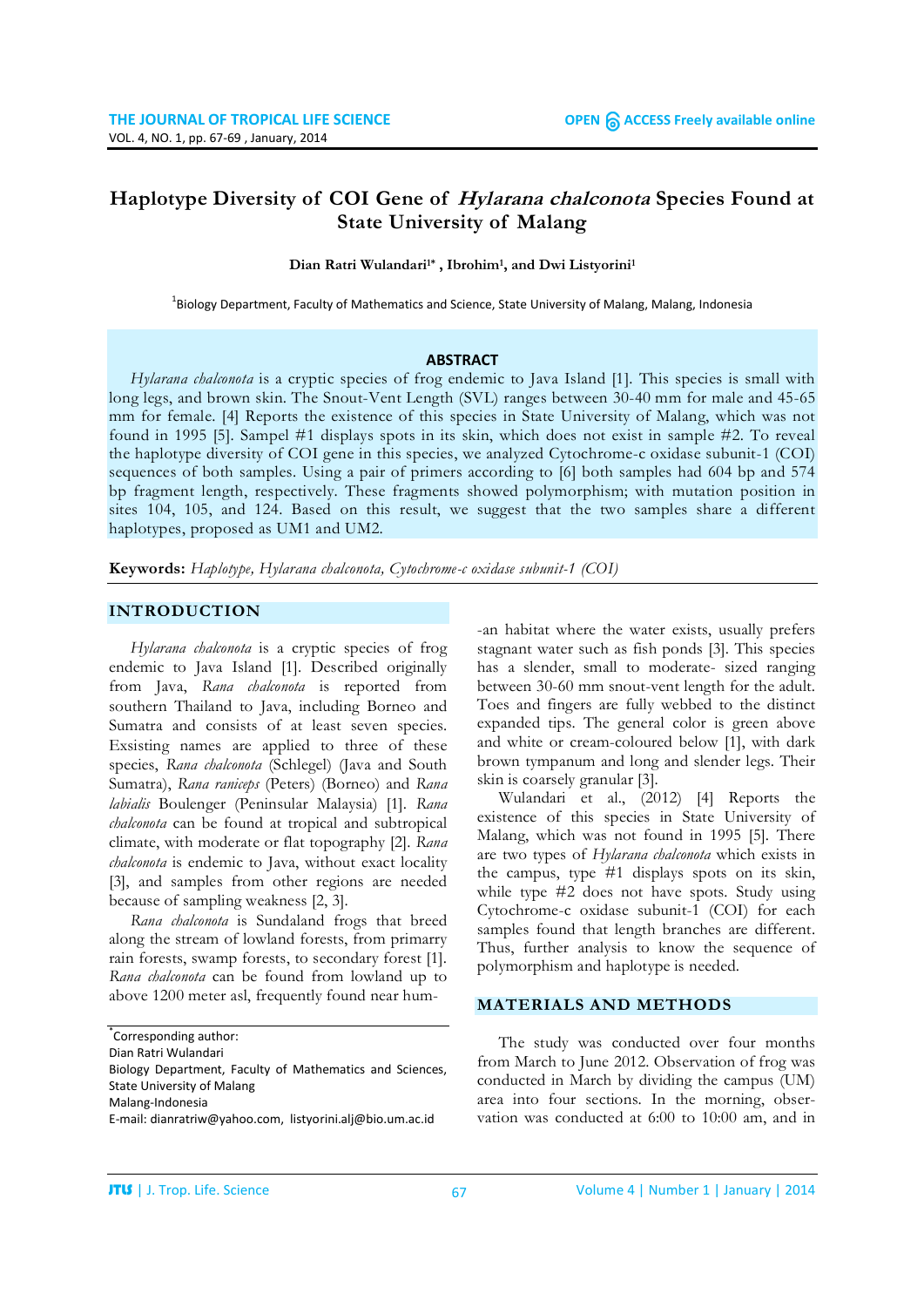the evening at 18:00 to 21:00 pm. Morphological observations were carried out by observing the morphological and morphometric characters. Isolation of total DNA (whole genome) was done by taking part of toes and were then isolated using NucleoSpin Tissue DNA Isolation Kit, Macherey-Nagel, Germany. Using a pair of primerforward: Lep-F1 (5'- ATT CAA CCA ATC ATA AAG ATA TTG G-3'), reverse: Lep-R1 (5'-TAA ACT TCT GGA TGT CCA AAA AAT CA-3'), with PCR cycles consisting of 1) initial denaturation at 94º C for 2 minutes; 2) 5 cycles consisting of denaturation at 94ºC for 40 seconds, annealing at 45ºC for 40 seconds, and extension at 72ºC for 40 seconds; 3) 35 cycles consisting of denaturation at 94ºC for 40 seconds, annealing at 51ºC for 40 seconds, and extension at 72ºC for 1 minute, and; 4) the final extension at 72ºC for 5 minutes [6].

Electrophoresis was performed using 1% agarose gel and sequencing was performed at the Eijkman Institute for Molecular Biology Jakarta with ABI Big Dye Transilluminator through 3130x1 and a 3130 Genetic Analyzer. Genetic analysis was performed by using the software of BioEdit, DNA Baser, BLAST, Clustal X, and Mega 5. Construction of the phylogenetic tree was conducted by Maximum Likelihood (ML), Neighbor Joining (NJ), Minimum Evolution (ME) and maximum parsimony (MP) with bootstrap of 1000 replicates and Kimura-2 parameter, thus selected the best. Then, further analyses to determine the sequence poly-morphism and to see haplotypes were done using DnaSP and ahaplotype network

### **RESULTS AND DISCUSSION**

Based on the morphological characters, the SVL (Snout Vent Length) of sample #1 is 43 mm, and sample 2 is 45 mm. Sample 1 displays spots on its skin, which does not exist in sample 2 (Figure 1).



Figure 1. A) Sample, B) Sample 2



Figure 2 Topology of the phylogenetic tree Sample 1 and sample 2 using Maximum likelihood methods with the bootstrap repetition 1000 and Kimura-2 parameter

BLAST analysis of COI fragment amplified 604 bp from sample #1 reveals 93% query coverage with 81% sequence homology; COI fragment amplified 574 bp from sample #2 reveals 95% query coverage with 81% sequence homology. Sample #1 and sample #2 spare 0.54% intraspecies variation. According to [6] both samples are in the same species. Phylogenetic analysis using ML, NJ, ME, and MP; the three methods of ML, NJ, and ME show that all situate sample #1 and #2 in different branch length, with sample #2 in a longer branch (Figure 2 red circle). Sample #1 and sample #2 is closely related to Rana rugosaand is included in the family Ranidae. Branch length of sample 1 and sample 2 is further analyzed using DnaSP and haplotype network to determine polymorphism sequences and haplotype. Polymorphism is found in site 104, 105, and 124 with two distinct haplotypes, i.e. haplotypes 1 for sample #1 and haplotype 2 for sample #2. Based on this result, we suggest that the two samples have different haplotypes, proposed as UM1 and UM2.

# **CONCLUSIONS**

The two types of frog found in UM are in the same species, yet they share different haplotypes